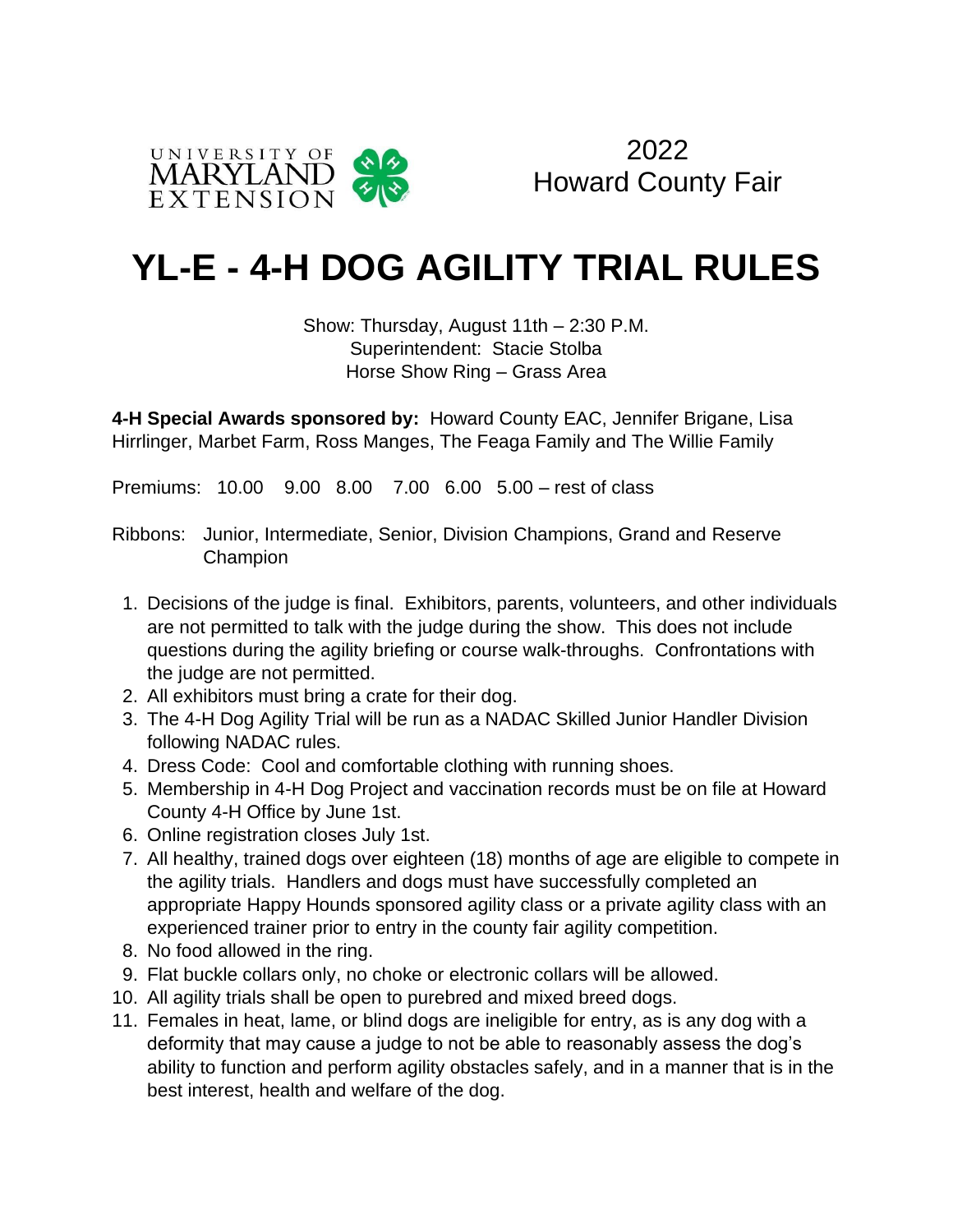## **YL-E - 4-H AGILITY TRIAL – Cont.**

- 12. Any dog that demonstrates aggression towards any person or any dog, whether inside or outside the ring, must be excused from the agility trial.
- 13. Any dog that the judge feels is not in enough control to perform all obstacles in a safe manner will be excused from the agility trial.
- 14. 1st year and Pre-Novice classes are not eligible for the Grand Champion award.
- 15. Exhibitors must compete in all 3 classes (jumps, regular agility and tunnels), to be eligible for their division championship.
- 16. Exhibitors may show up to two dogs whether they be in the same class or different classes provided the exhibitor and dogs meet the eligibility requirements of each class.
- 17. The judge will refer to the NADAC rules to determine the Standard Course Time (SCT).
- 18. The dog/handler team with the least number of course faults is the winner of the class. If there is a tie, the team with the fastest time is the winner.
- 19. **Agility Levels: (\*On lead classes do not qualify for Grand Champion.) \*1st Year - ON LEAD (OFF LEAD optional) for regular agility and jumpers.** For beginner handler and beginning dog in their first year of showing.

\***PRE-NOVICE - ON LEAD (OFF LEAD optional) for regular agility and jumpers.**  For experienced handler with a 1st or 2nd year dog or beginning handler with experienced dog (2nd or more year of showing). Exhibitors can compete in Pre-Novice for a maximum of 2 years. Once a dog/handler team has been shown offlead, they cannot go back to showing on-lead.

**NOVICE - OFF LEAD** - For handler with a dog who is ready to be shown off lead. Dogs that have earned (1) qualifying score towards their title in a Sanctioned Agility Trial may NOT compete in this class. Dogs may run on leash, but will be FOR EXHIBITION ONLY (FE0).

**ADVANCED - OFF LEAD** - For experienced handler with experienced dog who is ready to be shown off lead, is showing in AKC, UKC or other venues. Dogs that have earned one (1) or two (2) qualifying scores in a Sanctioned Agility Trial may compete in this class.

**ELITE** - Dogs that have earned a title in a Sanctioned Agility Trial may compete in this class.

20. When to move up to the next level of competition:

Dog/handler combinations that have won their Division Championship with 10 faults or less (the total added up from all 3 runs, i.e., jumps, tunnels and regular agility), must move up to the next level the following year. The exception to this is the Pre-Novice winner who does not need to move up if they win their Division Championship with 10 faults or less.

21. Pre-Novice dog/handler combinations can compete in the Pre-Novice class for a maximum of 2 years.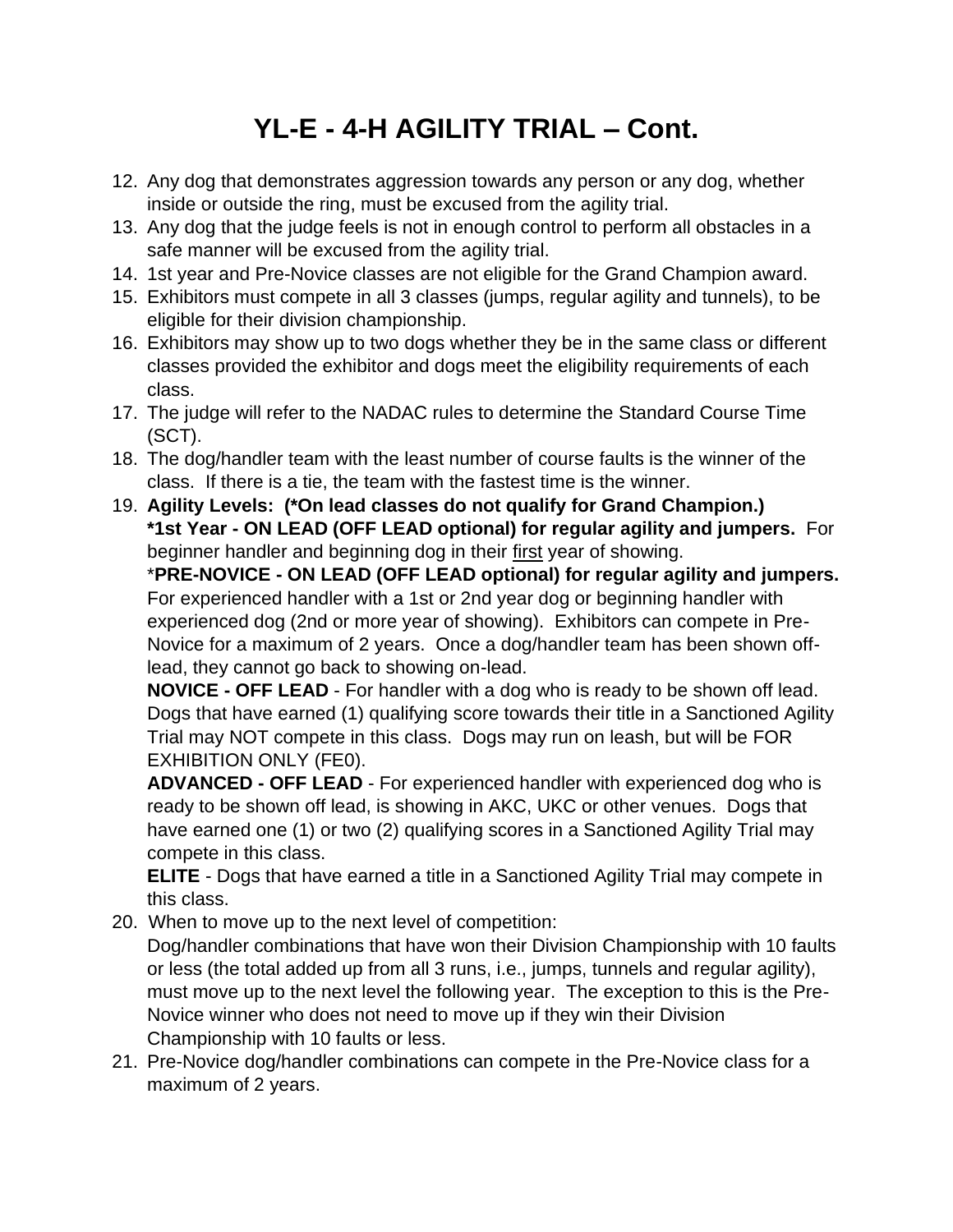## **YL-E - 4-H AGILITY TRIAL – Cont.**

- 22. Any dog committing to any contact obstacle (A-frame, dog walk) with all four paws and then bailing off during a competition will be told by the judge to omit that contact obstacle and continue on the course (20 point fault).
- 23. Any dog refusing an obstacle, including the weave poles, for the third time will be asked by the judge to go on to the next obstacle (20 point fault).
- 24. Failure of the dog to touch the contact zone on the descent of any contact obstacle is a 10 point fault.
- 25. Any dog unable to complete the course for any reason (including leaving the ring, ceasing to work for a reasonable time as defined by the judge, being out of control, etc.) will be excused from the class.
- 26. Any handler not obeying the judge may be told to leave the class.
- 27. Handlers may use voice commands, signals or both. Handlers are encouraged to talk to their dogs and encourage them as they go through the course.
- 28. Agility Obstacles: Dog Walk, Weave Poles, non-winged jumps, A-frame, Open Tunnel.

**1st Year:** jumps, tunnels, dog walk, A-frame **Pre-Novice:** jumps, tunnels, dog walk, A-frame **Novice:** jumps, tunnels, dog walk, A-frame **Advanced:** jumps, tunnels, dog walk, A-frame, weave poles may be used **Elite:** jumps, tunnels, dog walk, A-frame, weave poles

29. Classes offered:

**Regular Agility** - This is a standard agility course with the option of all of the equipment listed above. It is a timed course with course and time faults. **Tunnelers** - The goal of the Tunnelers class is to demonstrate the dog's ability to respond quickly to directional commands from the handler while negotiating a course comprised of tunnels, with an option of jumps. Class will be substituted with another agility course if equipment is not available.

**Jumpers** - The goal of the Jumpers class is to demonstrate the ability of the handler and dog to work as a fast moving, smooth functioning team. This class highlights the natural jumping ability of the dog and tests the handler for effective handling styles, while moving at a rapid pace. The jumpers course may include 1- 3 tunnels as defined in the NADAC rules.

30. Obstacle Faults:

Displaced jump pole, bar or tire - 5 points Running the wrong course - 10 points Failure to Complete - 20 points Missing Contact Zone - 10 points Elimination in the ring – 20 points

The following may be given faults at the discretion of the judge: handler contact, dragging/correcting with the leash, elimination in the ring, out of control in the ring.